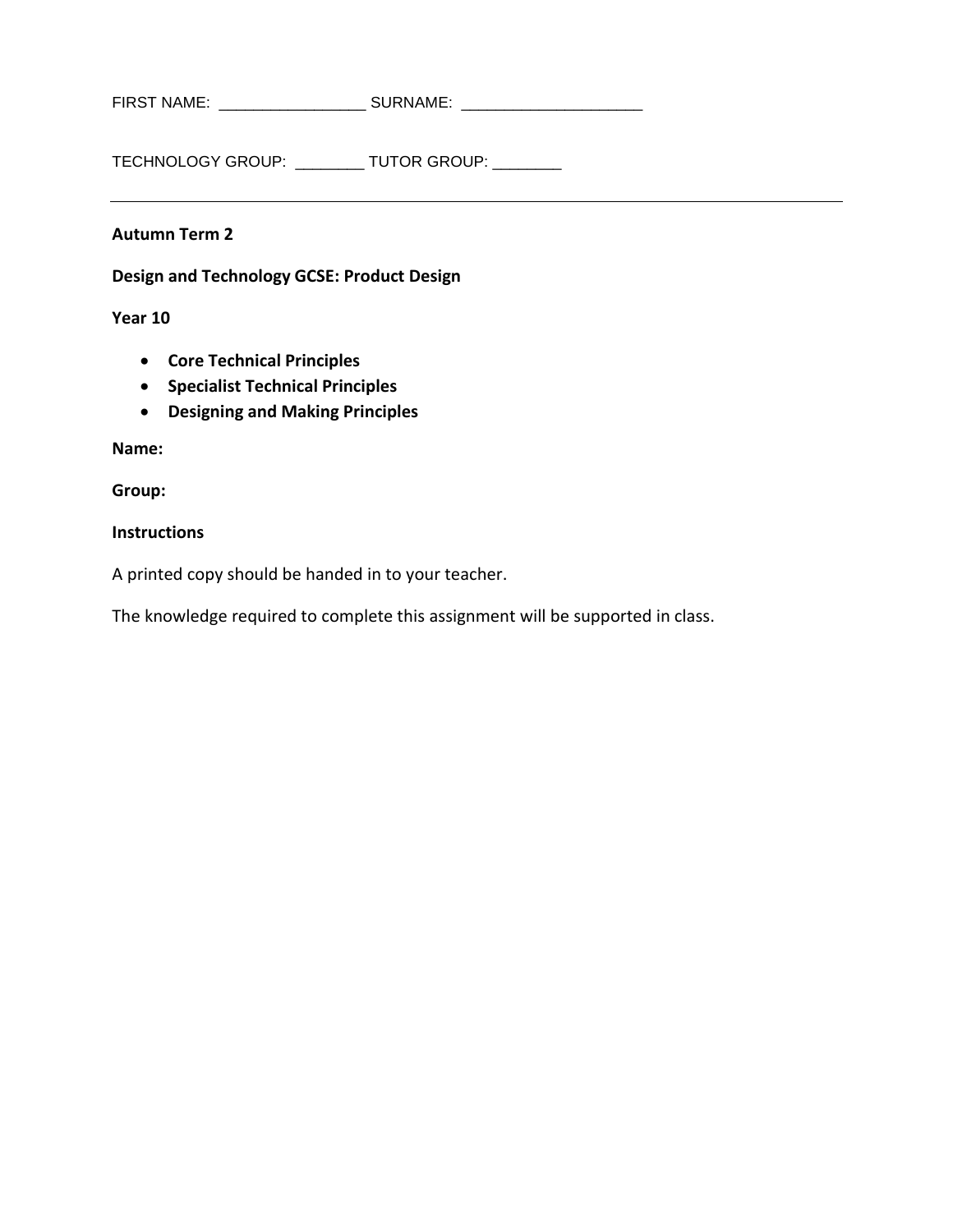FIRST NAME: \_\_\_\_\_\_\_\_\_\_\_\_\_\_\_\_\_ SURNAME: \_\_\_\_\_\_\_\_\_\_\_\_\_\_\_\_\_\_\_\_\_

TECHNOLOGY GROUP: \_\_\_\_\_\_\_\_ TUTOR GROUP: \_\_\_\_\_\_\_\_

## **Pillar Drill**

Please identify the name and purpose of the labelled components of the pillar drill by filling in the table shown below:



| No.            | <b>Name</b> | <b>Purpose</b> |
|----------------|-------------|----------------|
| 1              |             |                |
| $\overline{2}$ |             |                |
| 3              |             |                |
| 4              |             |                |
| 5              |             |                |
| 6              |             |                |
|                |             |                |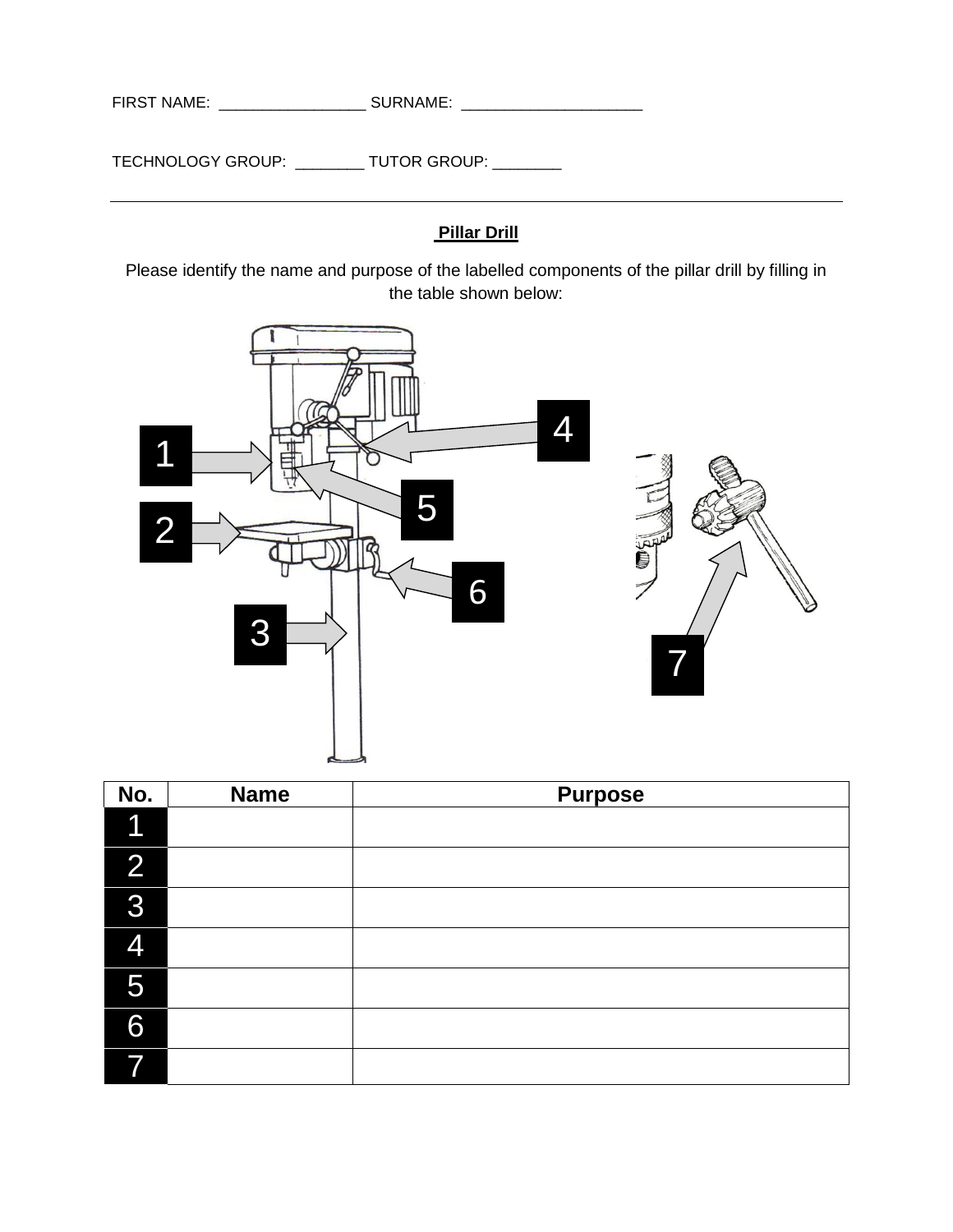| <b>FIRST NAME:</b> | .<br>SURNAME <sup>.</sup> |  |
|--------------------|---------------------------|--|
|                    |                           |  |
|                    |                           |  |

# **Saws**

Please identify the following two saws and label their components:



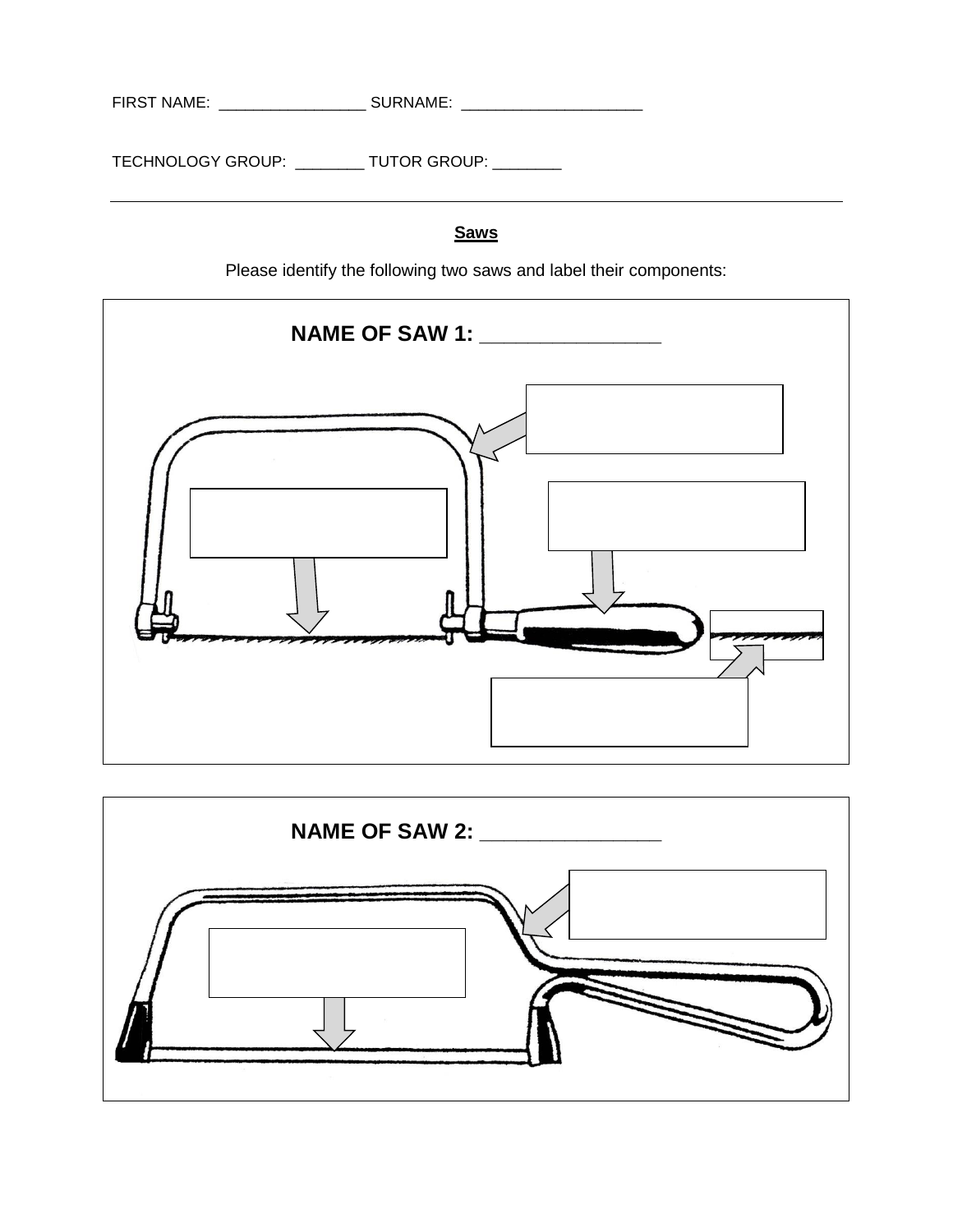| <b>FIRST NAME:</b> |  | <b>CLIDNIANIE</b><br>.¬ INAINI∟. |  |
|--------------------|--|----------------------------------|--|
|--------------------|--|----------------------------------|--|

### **Brass Photo Frame Worksheet – Ferrous and Non-Ferrous Metals**

1) Please research *FERROUS* and *NON-FERROUS* metals and write down their definitions and their differences in the table shown below:

|             | Definition – What are the two differences? |
|-------------|--------------------------------------------|
| Ferrous     |                                            |
| Non-Ferrous |                                            |

2) Please research the following metals and tick the correct box if they are *FERROUS* or *NON-FERROUS* metals:

| <b>Metal</b>           | <b>Ferrous</b> | <b>Non-Ferrous</b> |
|------------------------|----------------|--------------------|
| <b>Stainless Steel</b> |                |                    |
| Copper                 |                |                    |
| <b>Brass</b>           |                |                    |
| Iron                   |                |                    |
| Aluminium              |                |                    |
| <b>Titanium</b>        |                |                    |
| <b>Carbon Steel</b>    |                |                    |
| Tin                    |                |                    |
| _ead                   |                |                    |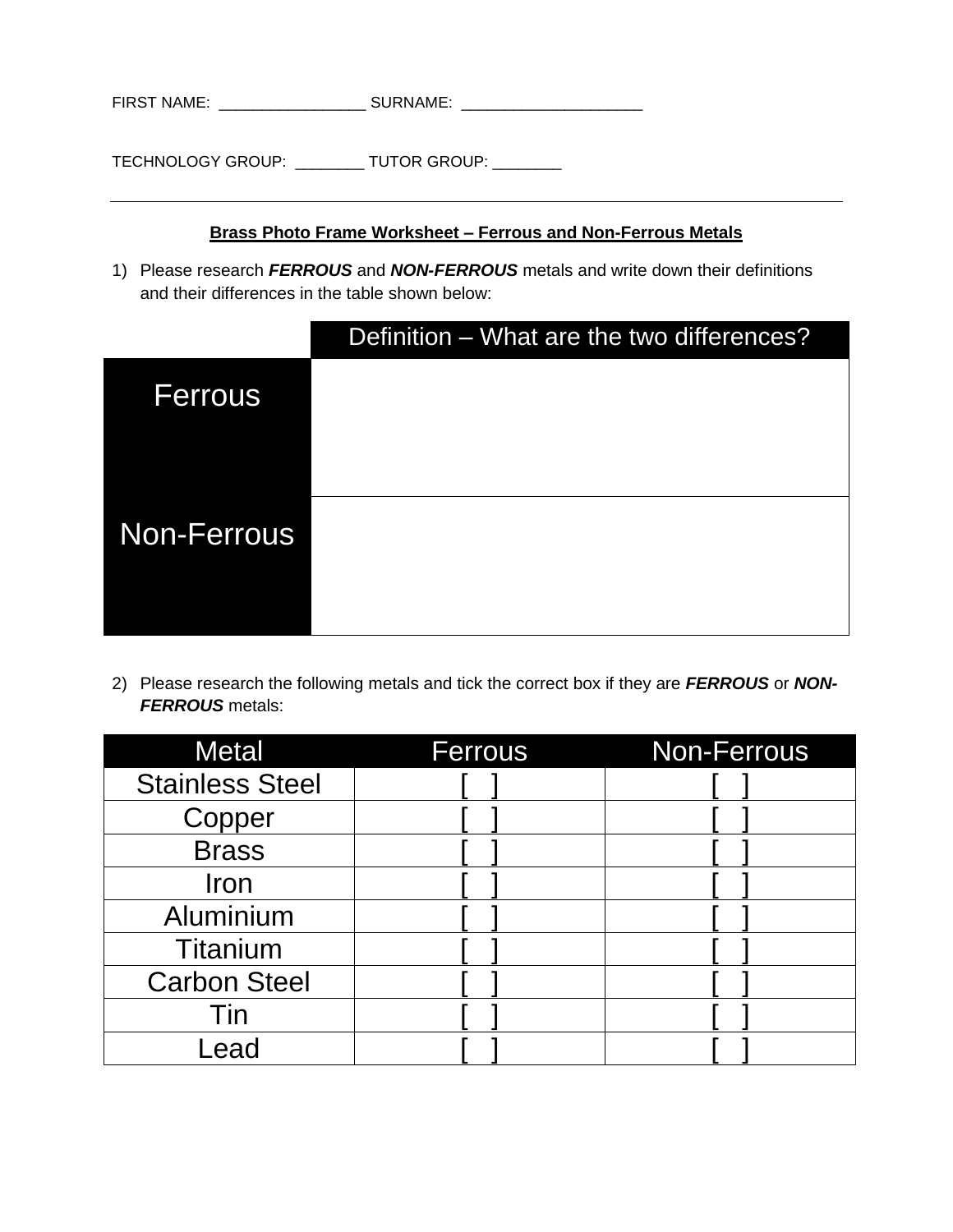| <b>FIRST NAME:</b> | CILDNIAME<br>™™HIVI∟. |  |
|--------------------|-----------------------|--|
|                    |                       |  |

# **Brass Photo Frame Worksheet –**

Please identify the tools shown below which we have used in this brass photo frame project and discuss their purposes:

|       | Name of tool:           |
|-------|-------------------------|
|       | <b>Purpose of tool:</b> |
|       | Name of tool:           |
|       | <b>Purpose of tool:</b> |
|       | Name of tool:           |
|       | <b>Purpose of tool:</b> |
|       | Name of tool:           |
|       | <b>Purpose of tool:</b> |
|       | Name of tool:           |
|       | <b>Purpose of tool:</b> |
| right | Name of tool:           |
| wrong | <b>Purpose of tool:</b> |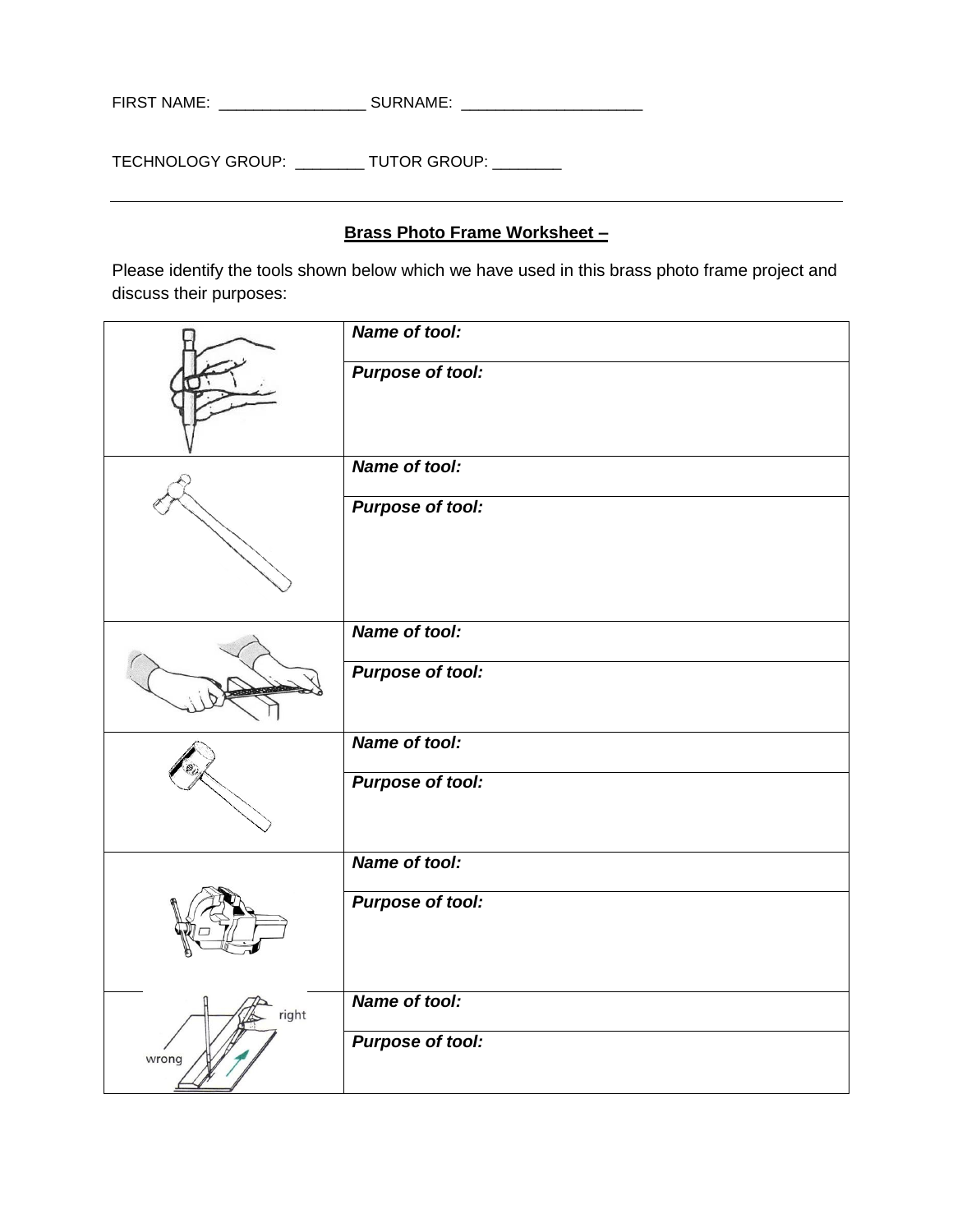| <b>FIRST NAME:</b><br><b>SURNAME:</b> |  |
|---------------------------------------|--|
|---------------------------------------|--|

## **Pewter Cast Jewellery Worksheet – Health & Safety**

**Task)** Identify the following health and safety signs/symbols/notices: (*don't worry if you don't know them all*)



**Q1)** When queuing up for a machine why is it important not to distract the person using it?

**Q2)** Why are ties a potential danger, especially when using a machine?

**Q3)** If a pupil has long hair what should he/she do when using a machine?

**Q4)** Why is it important to stop and listen to the teacher when asked to do so?